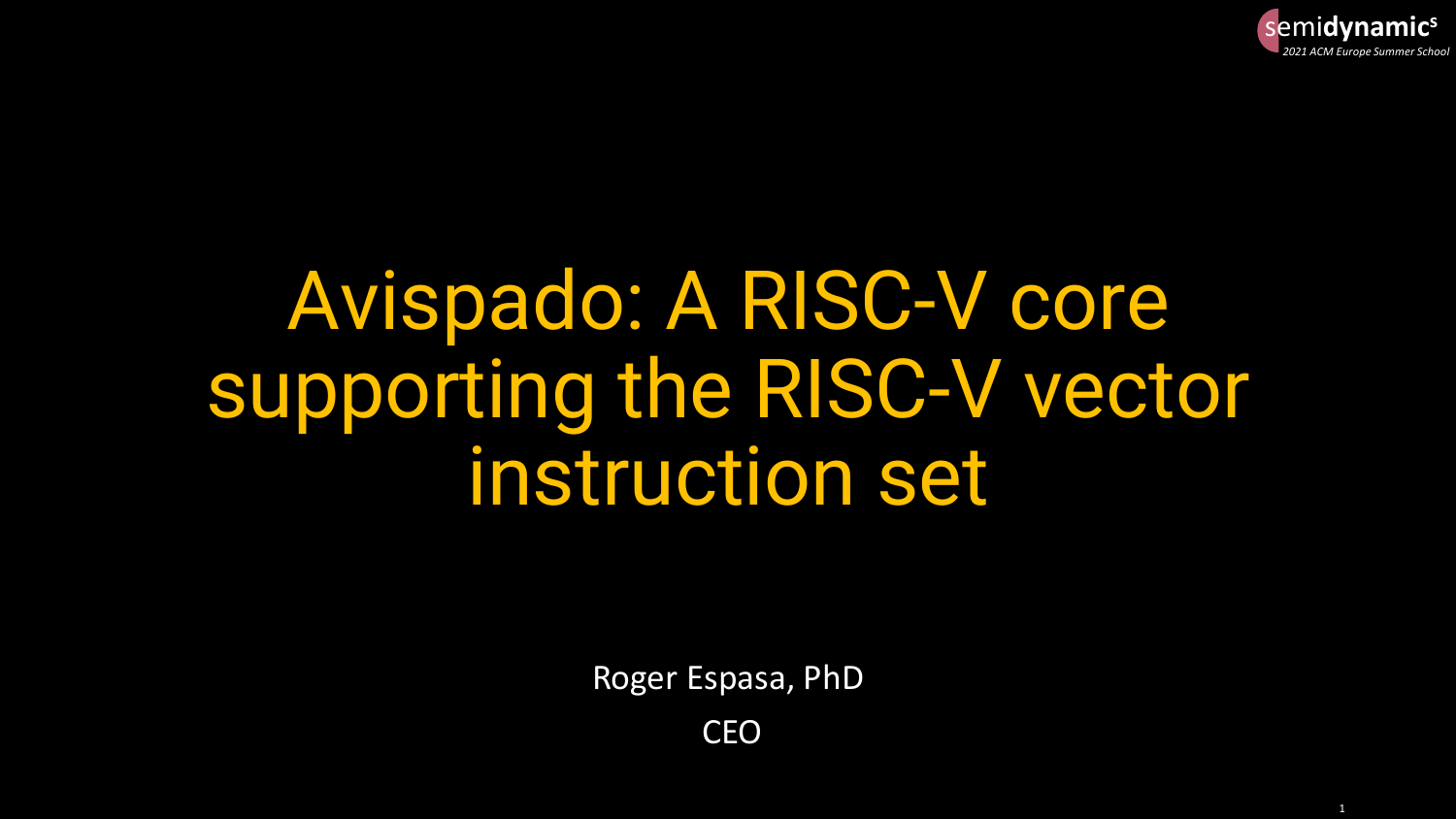

#### SemiDynamics

#### • European Based RISC-V IP Provider

- HQ in Barcelona
- Founded 2016
- Proud participant in the European Processor Initiative (EPI)
	- RISC-V Acceleration core supplied by SemiDynamics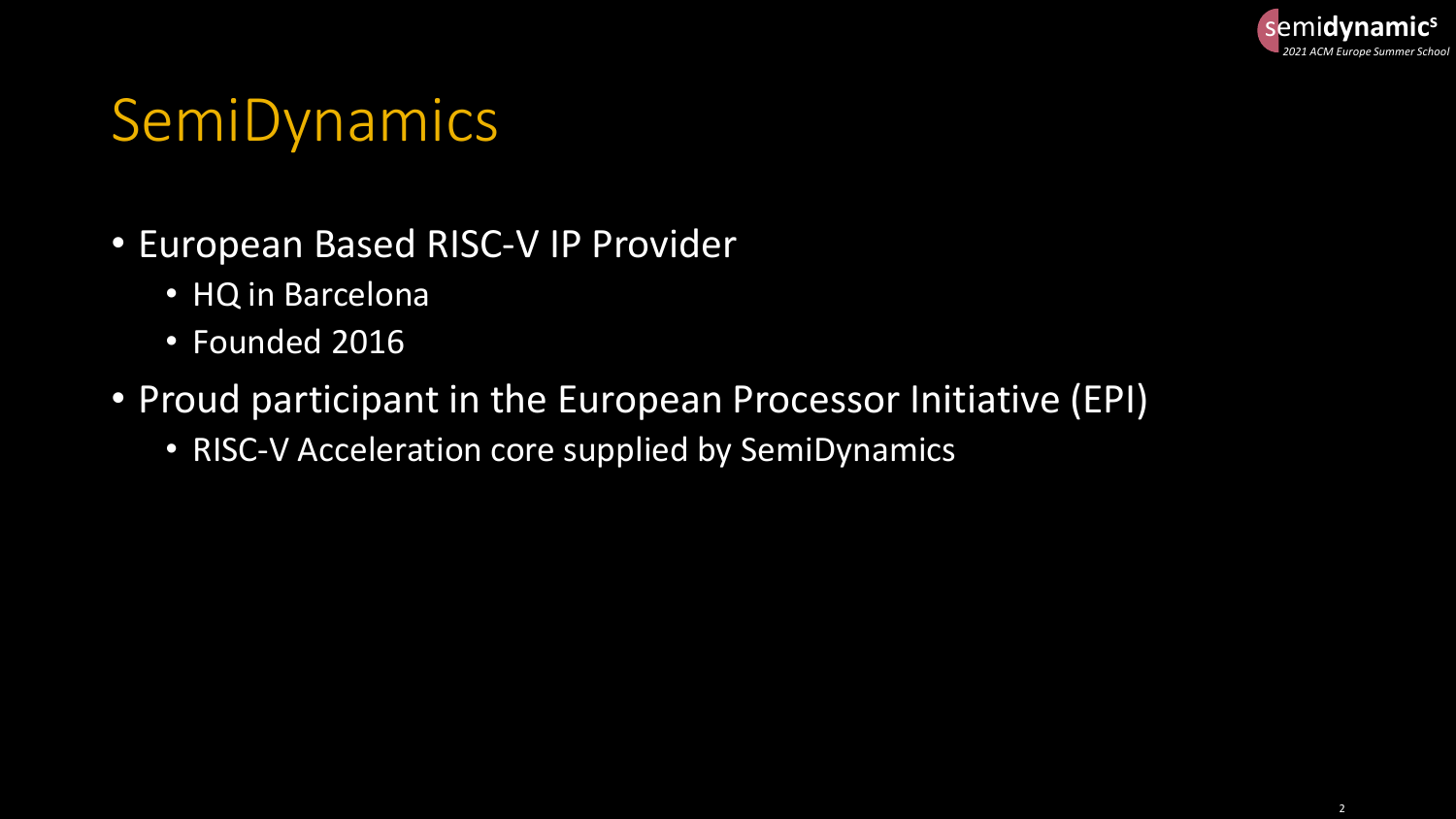

## Semidynamics High Bandwidth RISC-V IP Cores

#### AVISPADO 220 **<b>ATREVIDO 220 7**

Gazzillion Misses™

2-wide In-Order 2-wide Out-of-Order Gazzillion Misses™ RISC-V Vector Support RISC-V Vector Support

TODAY's FOCUS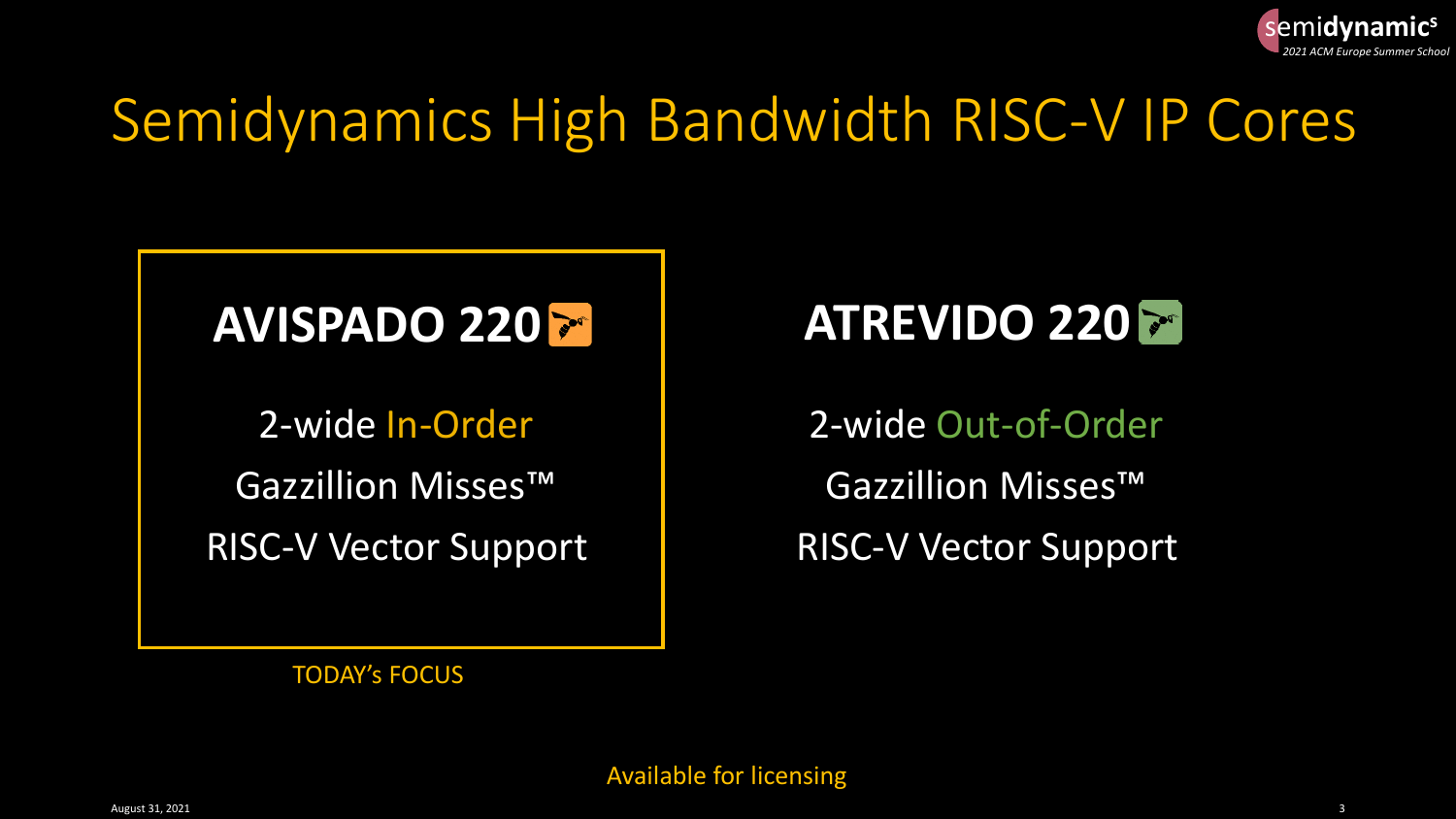

# What's a high bandwidth core?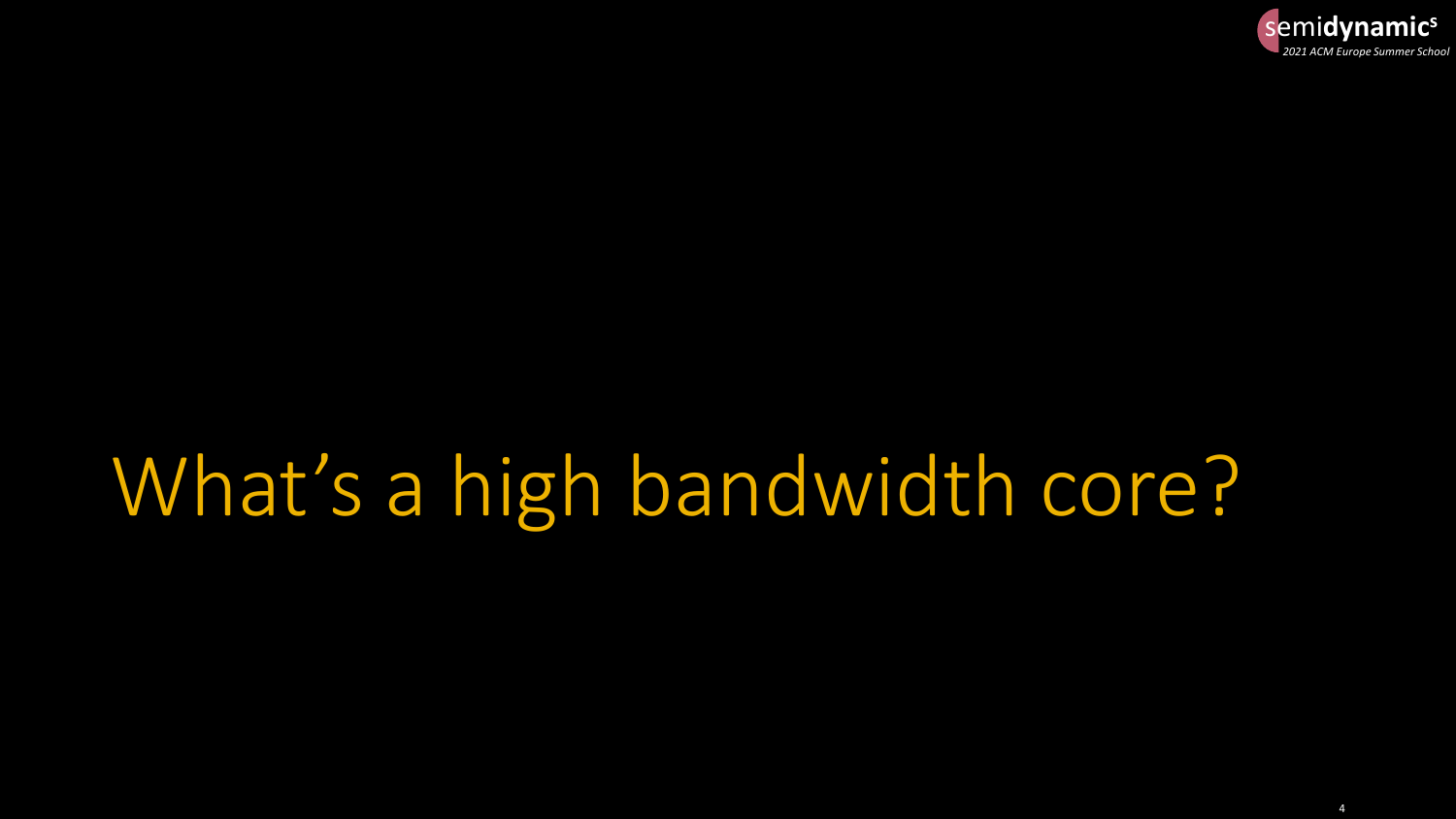

# A core with lots of outstanding memory requests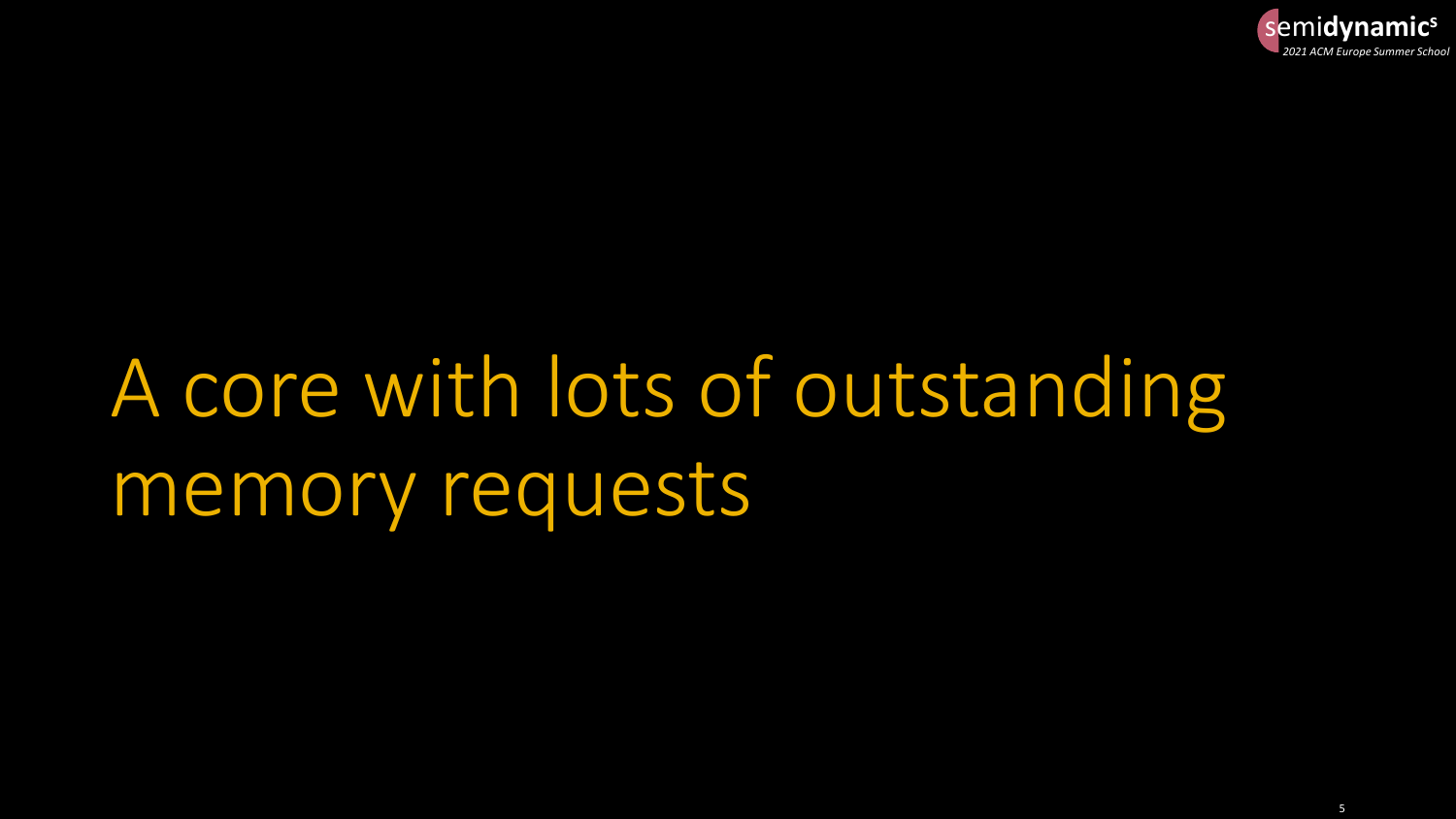

# A core with Gazzillion Misses<sup>TM</sup>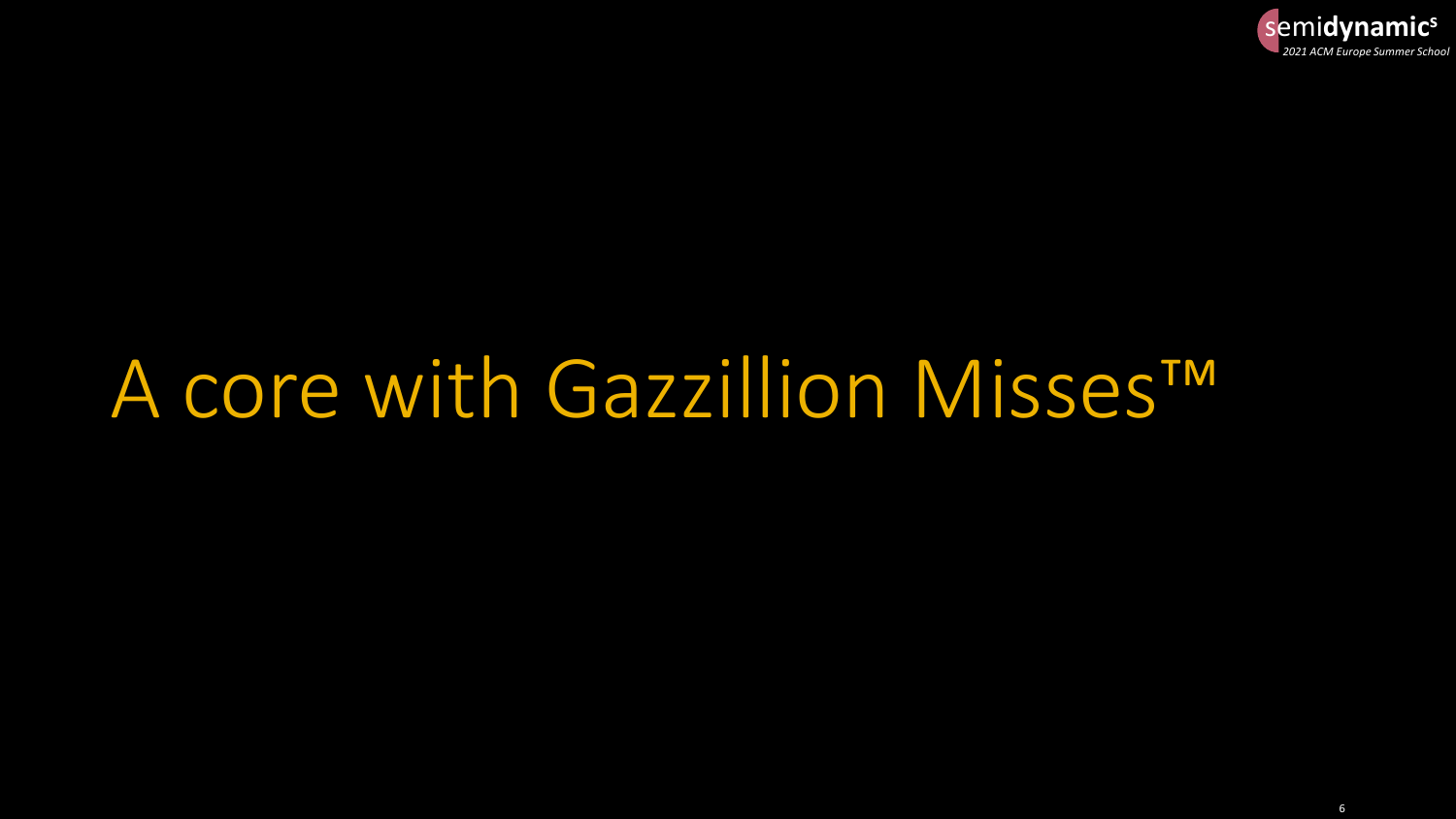

## Example: Gathering Sparse Data with 8 outstanding requests

#### Original Program

```
while ( condition )
load a[index[i]]
load b[i]
compute
store c[i]
```
#### Stylized Assembly Code

top:

load  $index[i] \rightarrow x5$ load  $(x5) \rightarrow x6$ load  $b[i]$   $\rightarrow$   $x7$ compute  $x6$ ,  $x7 \rightarrow x8$ store  $x8 \rightarrow c[i]$ loop to top

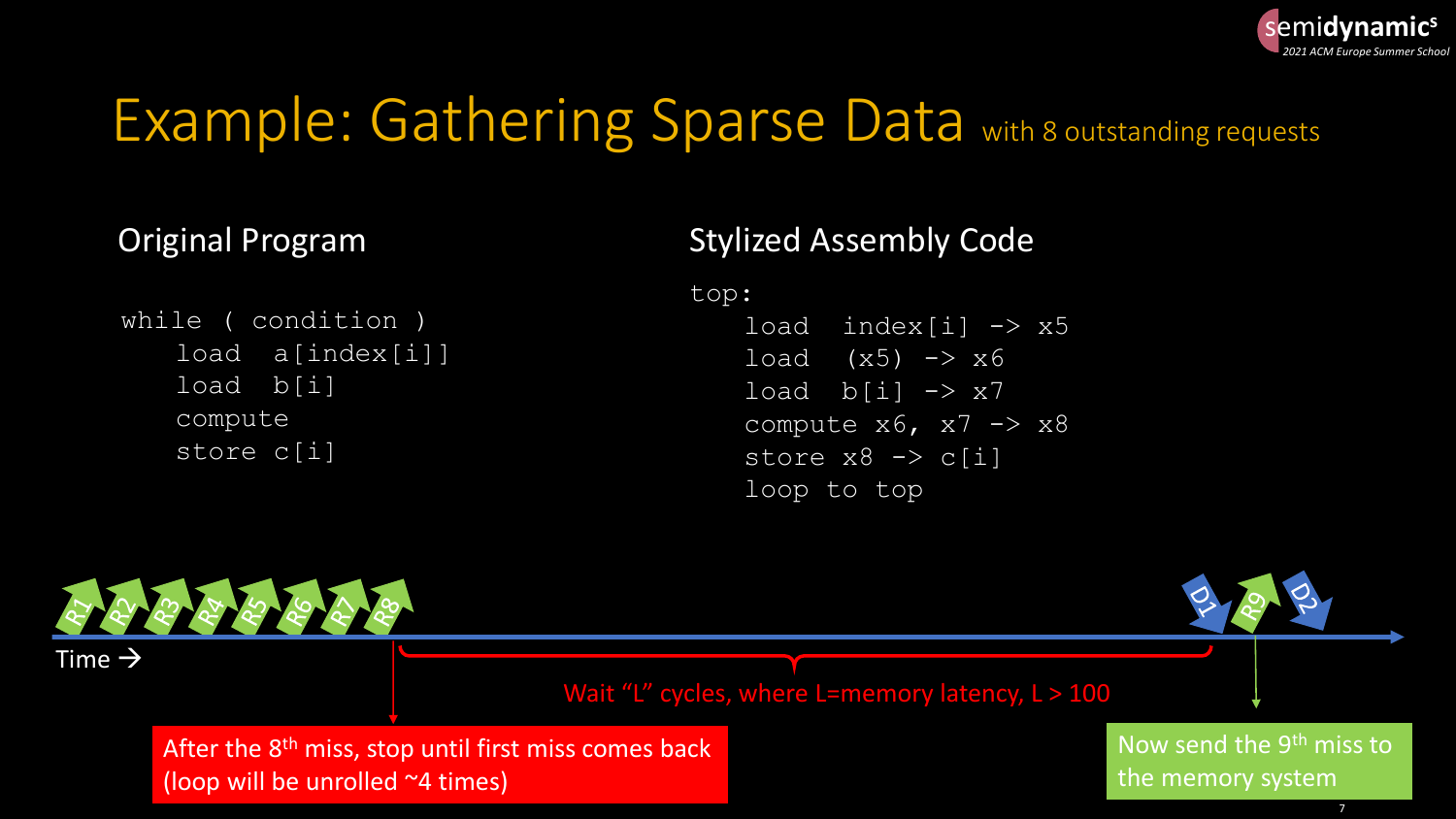

### Example: Gathering Sparse Data with *Gazzillion Misses™*

#### Original Program

```
while ( condition )
load a[index[i]]
load b[i]
compute
store c[i]
```
#### Stylized Assembly Code

top:

load  $index[i] \rightarrow x5$ load  $(x5) \rightarrow x6$ load  $b[i]$   $\rightarrow$   $x7$ compute  $x6$ ,  $x7 \rightarrow x8$ store  $x8 \rightarrow c[i]$ loop to top

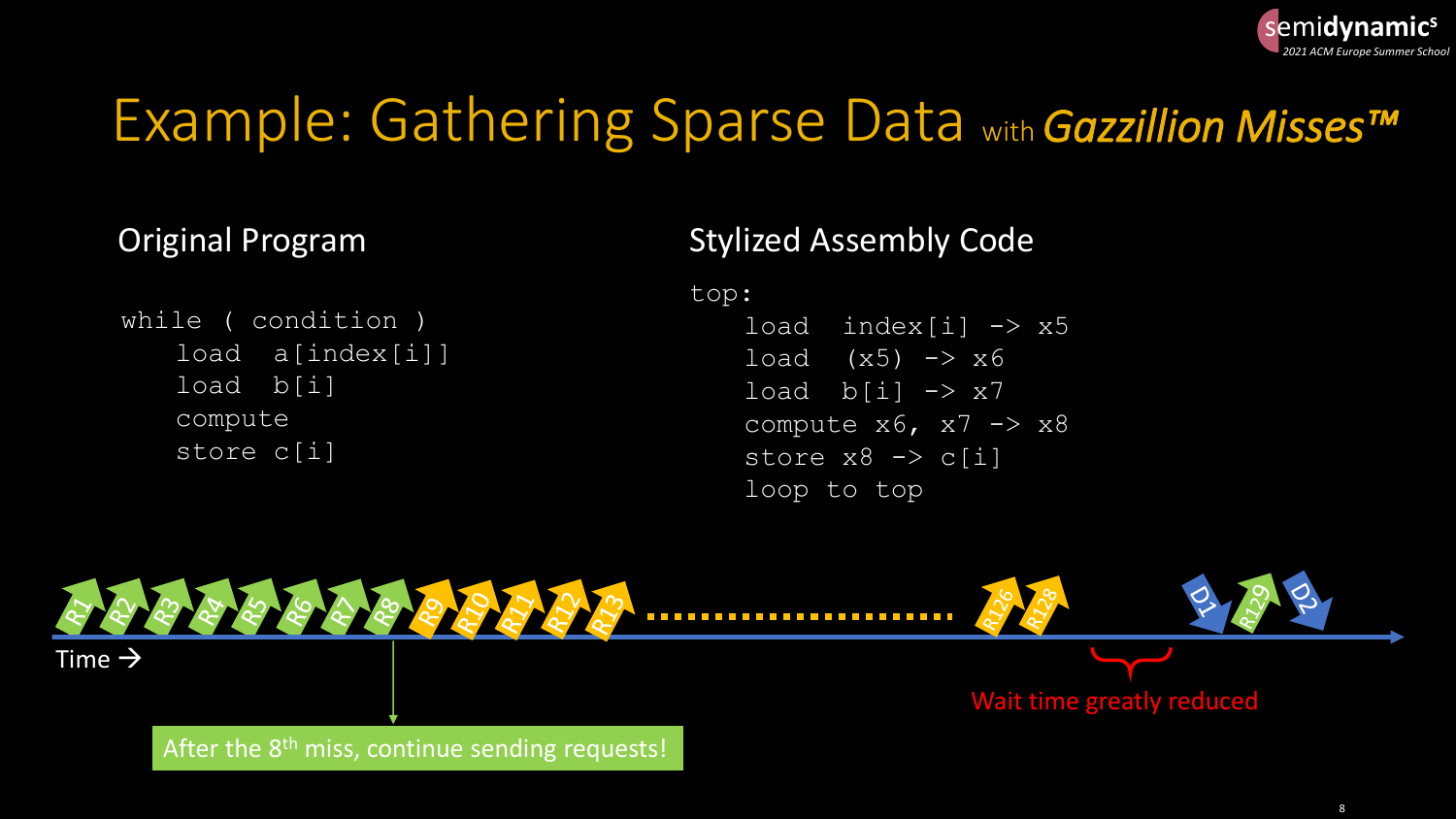

#### Comparison to other cores

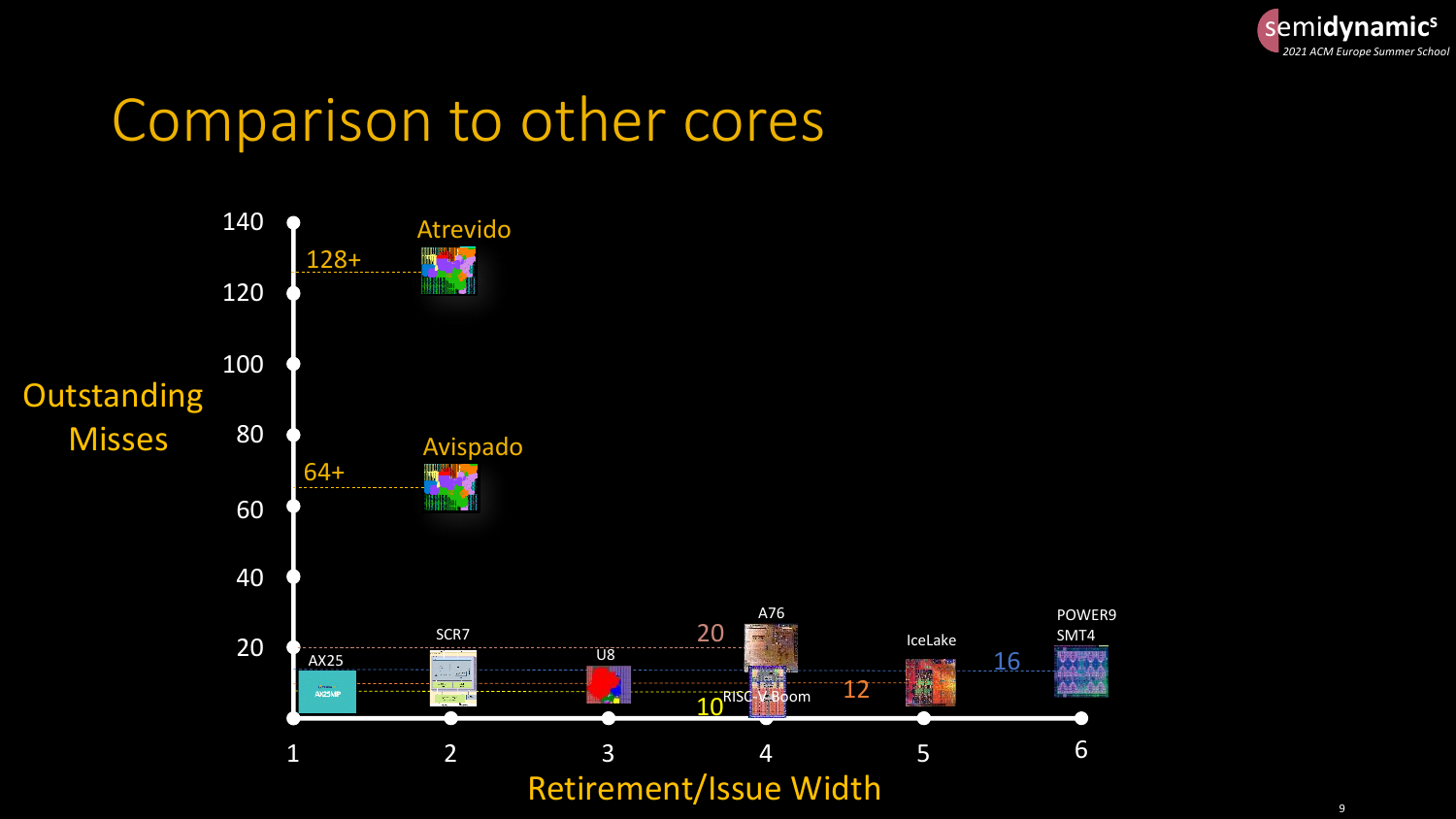

## Gazzillion Misses™ good for...

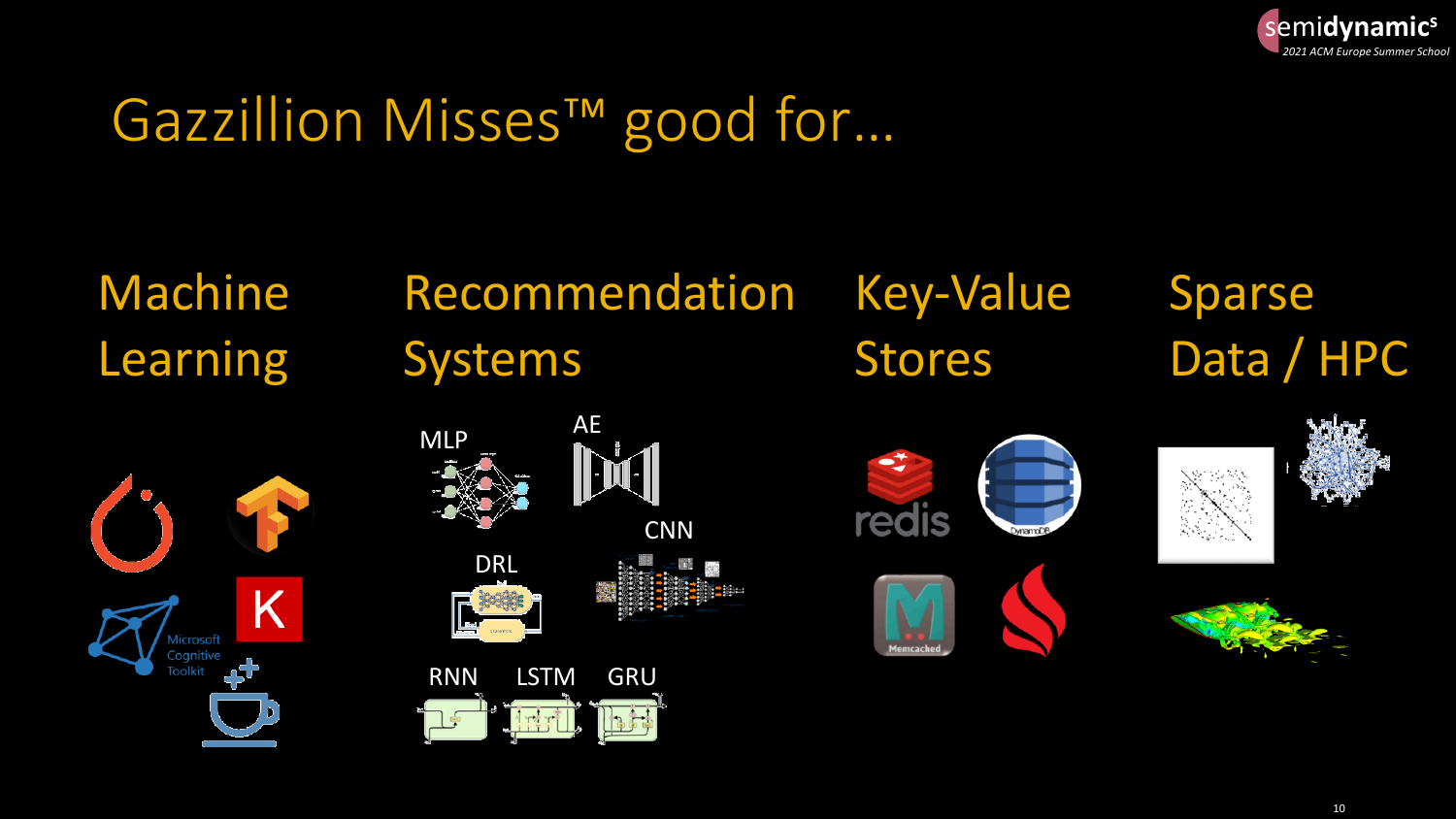

## Gazzillion Misses™ good for SoCs...

**With Limited SRAM/Cache** 

# **Accel Bus Ctrl**

# **Streaming**

#### High Bandwidth/ With Vector Units



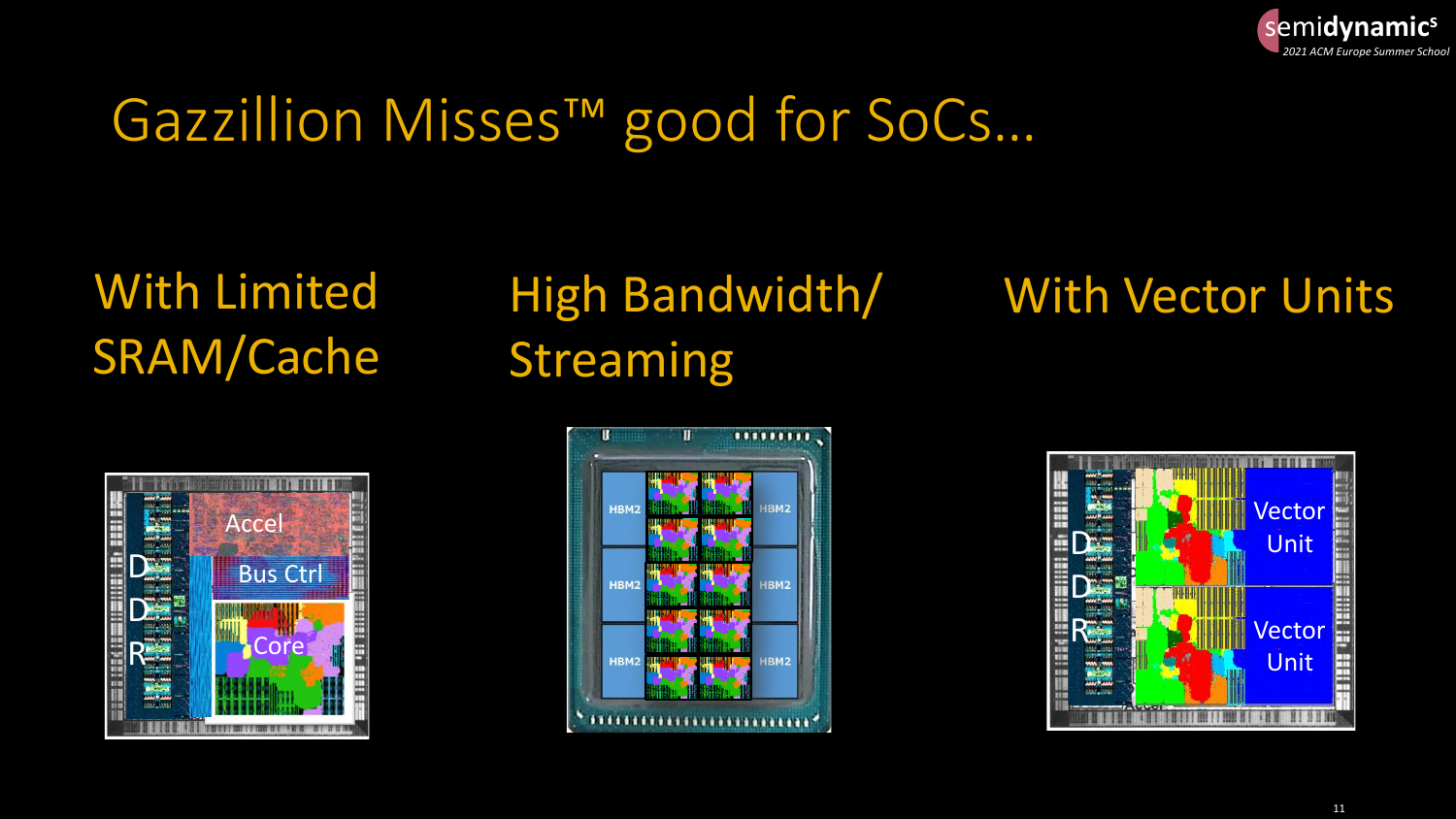

# Avispado Core Details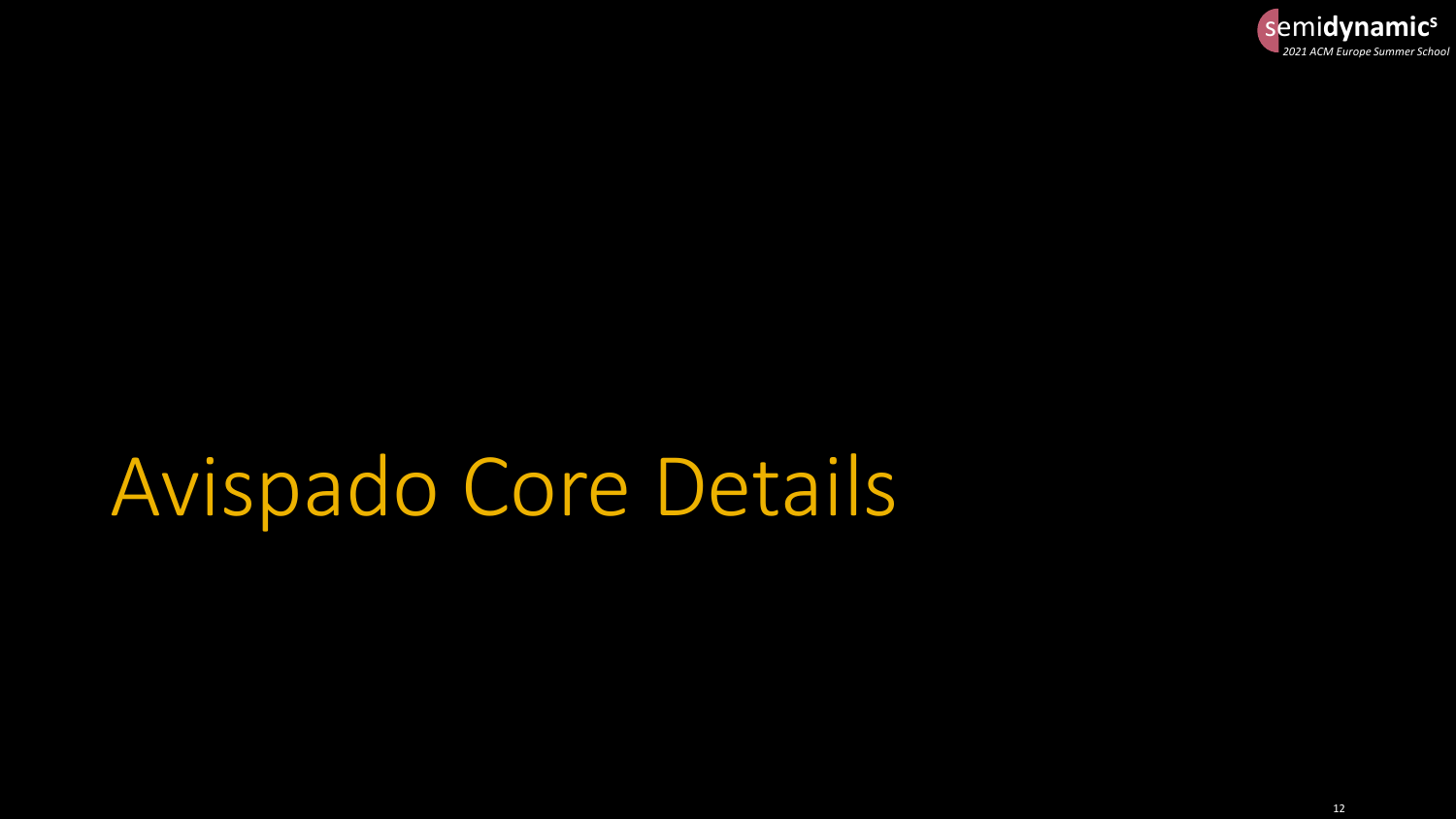



Breakpoint support External Debug over JTAG/DM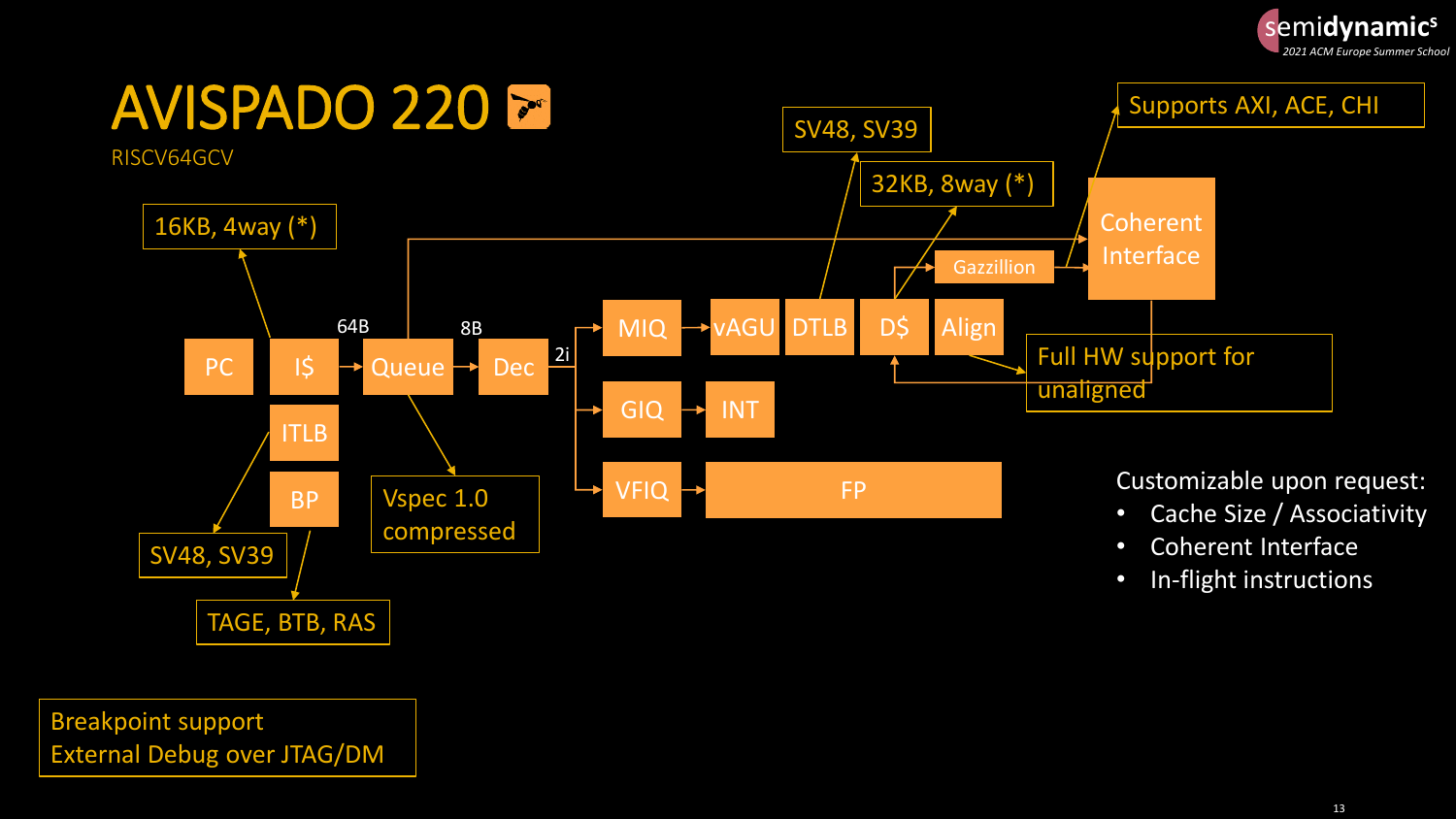

# Support for RISC-V Vector Instructions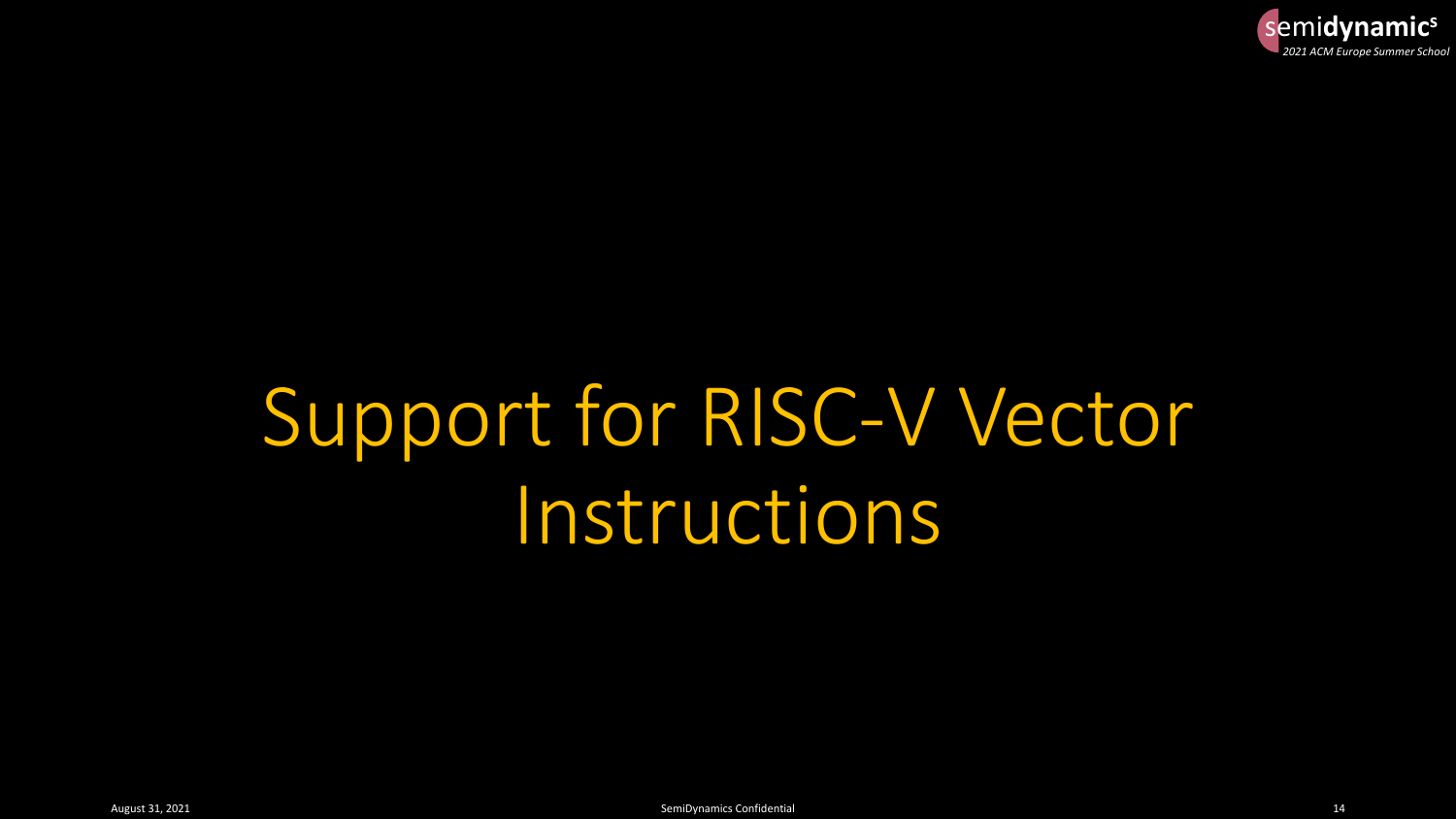

## Support for RVV

- Avispado Decodes the RISC-V Vector Specification
	- Including lmul, segmented loads
	- No vector atomics currently
- Ready for OOO support
	- Renaming
- Avispado executes the vector memory instructions
- Avispado connects to 3<sup>rd</sup> party VPUs using the Open Vector Interface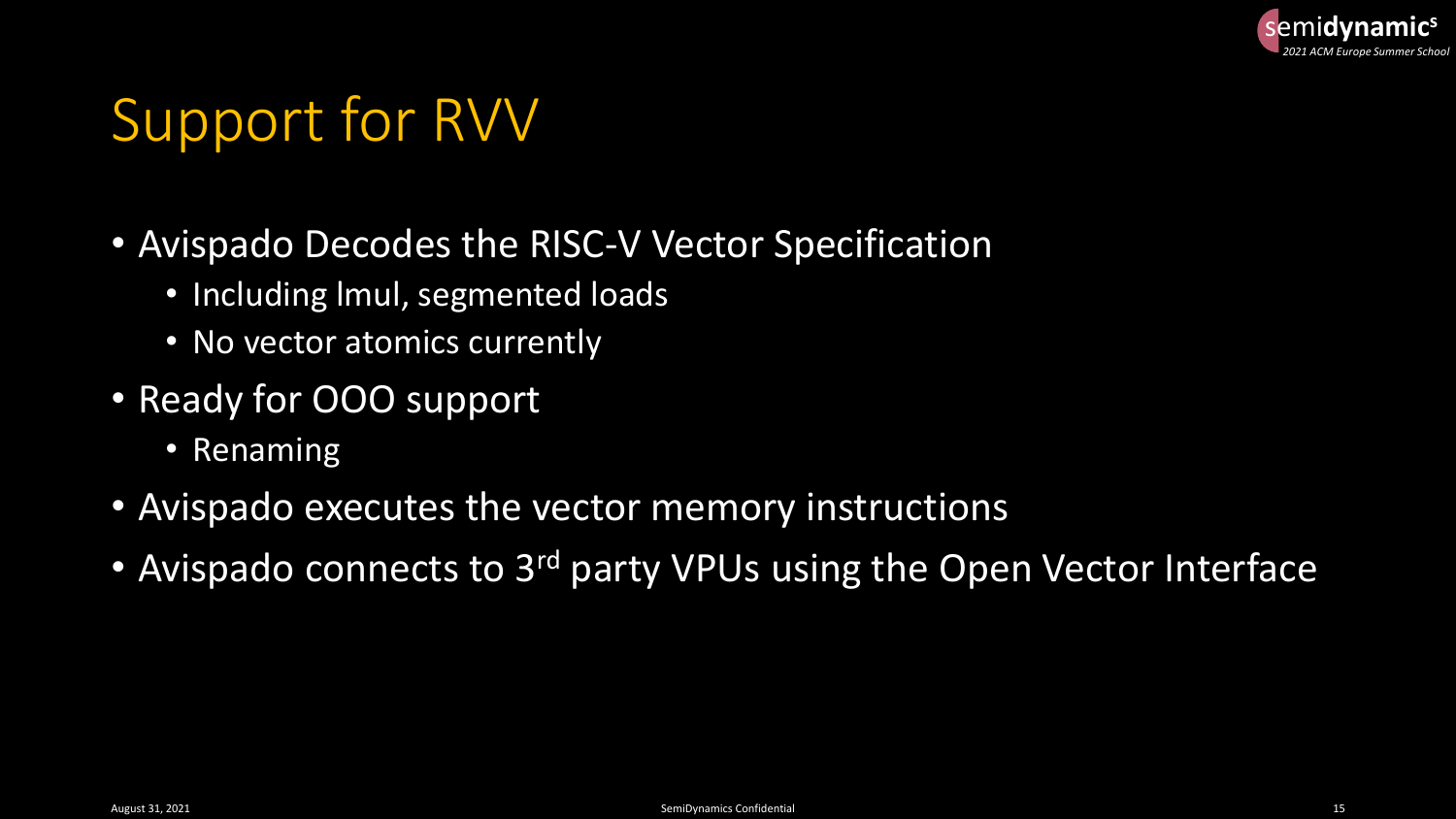

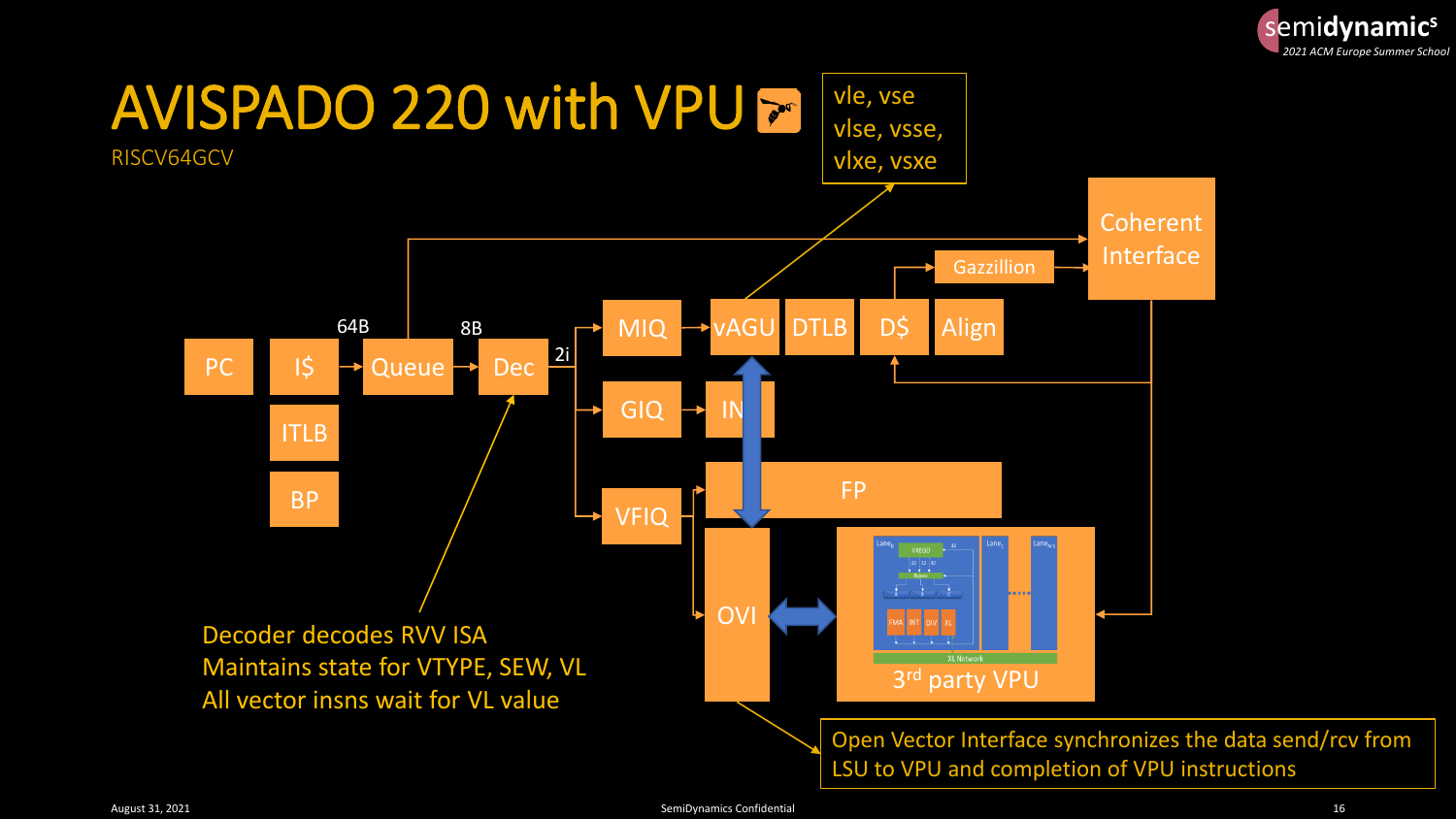

## OVI Interface: https://github.com/semidynamics/OpenVectorInterface

| Avispado | ISSUE: inst $(32 b)$ + scalar_opnd $(64b)$ + sb_id $(3-4b)$ + valid $(1b)$<br>issue_credit (1b)                                       |                  |
|----------|---------------------------------------------------------------------------------------------------------------------------------------|------------------|
|          | DISPATCH: sb_id (3-4b) + next_senior (1b) + kill (1b)                                                                                 |                  |
|          | COMPLETED: $sb_id(3-4b) + fflags(5b) + vxsat(1b) + valid(1b)$<br>$dest_{reg}(64b) + vstart(14b) + retry(1b)$<br>memop_sync_start (1b) |                  |
|          | MEMOP: sync_end + SB_Id (3-4b) + vstart_vlfof (15b)                                                                                   | <b>3rd party</b> |
|          | LOAD: data (512b) + seq_id (33) + valid (1b) + mask (64b) + mask_valid ( $\sqrt{P}$ U                                                 |                  |
|          | Store Data (512b) + valid (1b)                                                                                                        |                  |
|          | store credit (1b)                                                                                                                     |                  |
|          | mask_idx $(65b**) +$ valid $(1b)$                                                                                                     |                  |
|          | mask_credit (1b)                                                                                                                      |                  |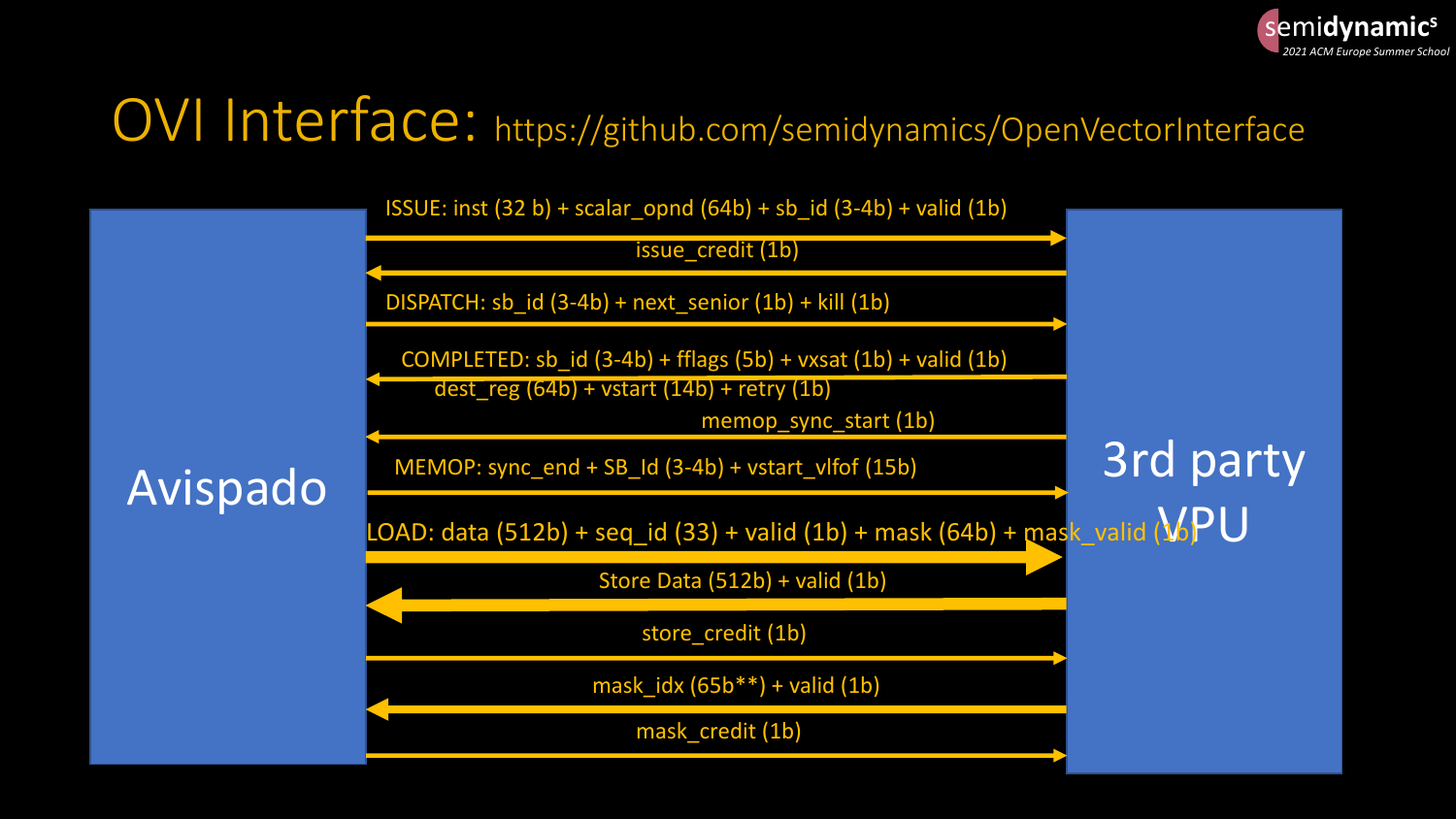

#### Summary

#### AVISPADO 220 **<b>ATREVIDO** 220 **P**

Gazzillion Misses™

VPU 1.0 VPU 1.0

2-wide In-Order 2-wide Out-of-Order Gazzillion Misses™

## IP cores available for licensing